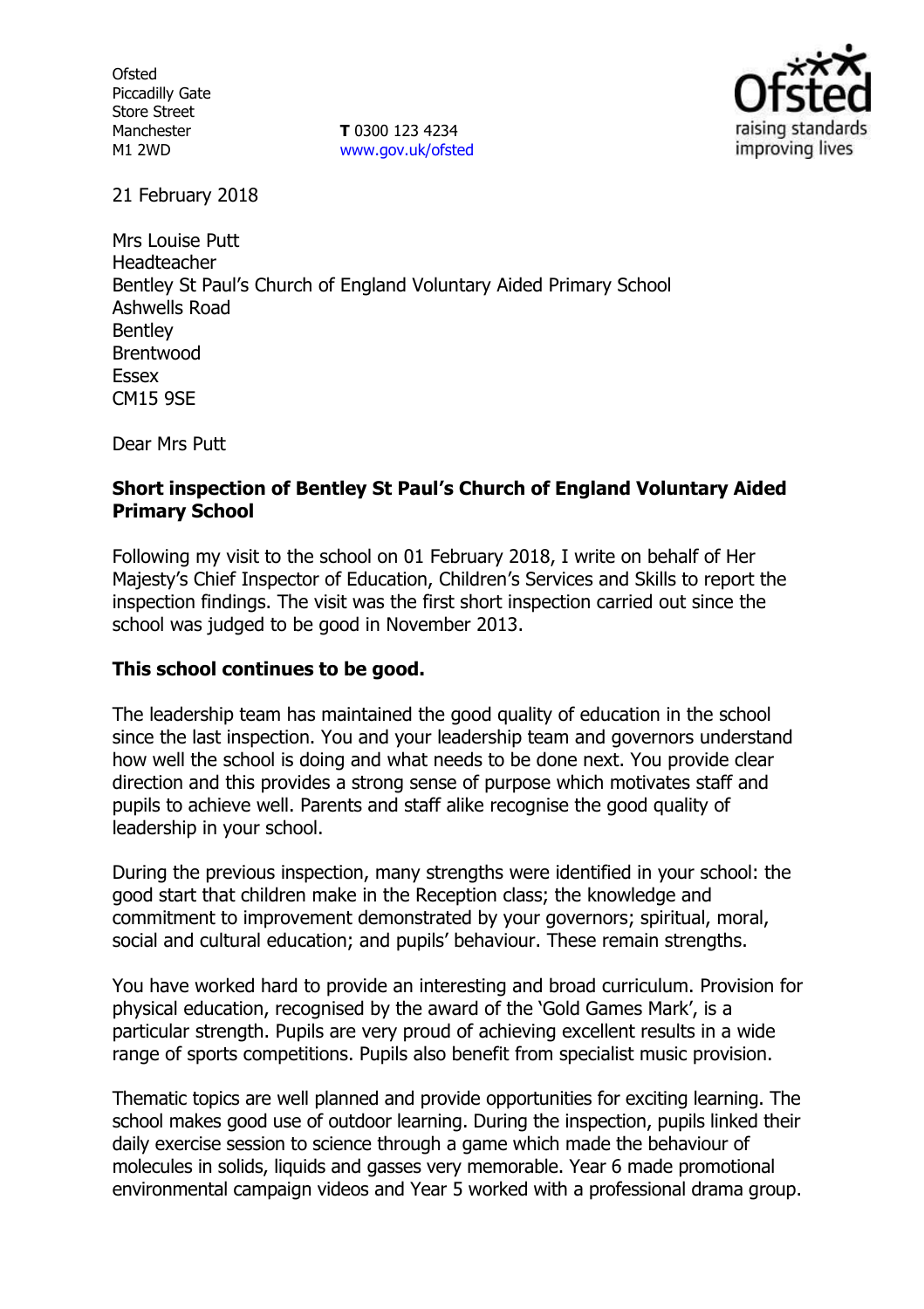

Pupils are polite and well-mannered. They listen well and respect other people's ideas. Their attitudes to learning are positive. Pupils enjoy their work and talk about their determination to do as well as they can. One pupil summed this up by saying, 'There is nothing we can't do, sometimes we just can't do it yet.' In the previous inspection report, the inspectors asked you to help pupils to be more independent learners. During the inspection pupils worked well in groups and worked out how to approach problems, for example in Year 5 pupils discussed and planned the best layout for a safari park as part of a topic about Africa.

Many lessons offer pupils a choice of tasks of varying degrees of difficulty and pupils often select tasks which really challenge them. Pupils who answered the Ofsted survey unanimously said that they are encouraged to be independent. Pupils I spoke to also told me how much they like the new homework policy, which allows them to make some choices about the tasks they undertake and offers them freedom to approach the tasks in different ways.

Pupils are keen to take on responsibilities, and spoke, for example, about performing duties as elected ministers to the school parliament, form monitors, play leaders, reception class helpers and running their own tuck shop. Pupils express their appreciation of the willingness of staff to give extra time to enrich and extend learning. They speak of the enjoyment they get from attending an interesting range of clubs, including many sports clubs, dance, choir, gardening and music. They also value the interesting learning experiences on offer, such as visiting a range of museums, the pantomime and taking part in a whole-school 'Build a Den Day'.

Significant turnover of staff, including of senior leaders, has made it difficult for you to drive all teaching to outstanding, as the inspectors previously asked you to do. However, in a time of turbulence the good quality of teaching has been maintained through regular checking and providing necessary training and support.

## **Safeguarding is effective.**

Leaders and governors ensure that safeguarding arrangements are fit for purpose. As the safeguarding leader, you ensure that records are detailed and of a high quality. There is a strong culture of keeping children safe in school. Staff, governors and volunteers receive regular training updates and know how to alert leaders to any concerns that they have. All staff take their roles and responsibilities seriously. You work effectively with external agencies to ensure that pupils are kept safe and families are supported.

Those who are responsible for recruitment have completed training at the appropriate level. Records are comprehensive and leaders conduct all appropriate pre-employment checks on staff to ensure that they are suitable to work with children. You take all aspects of health and safety very seriously and there is good provision for pupils who have medical needs.

The vast majority of parents who completed Ofsted's online questionnaire, 'Parent View', feel that their children are safe. All pupils whom I spoke with said that they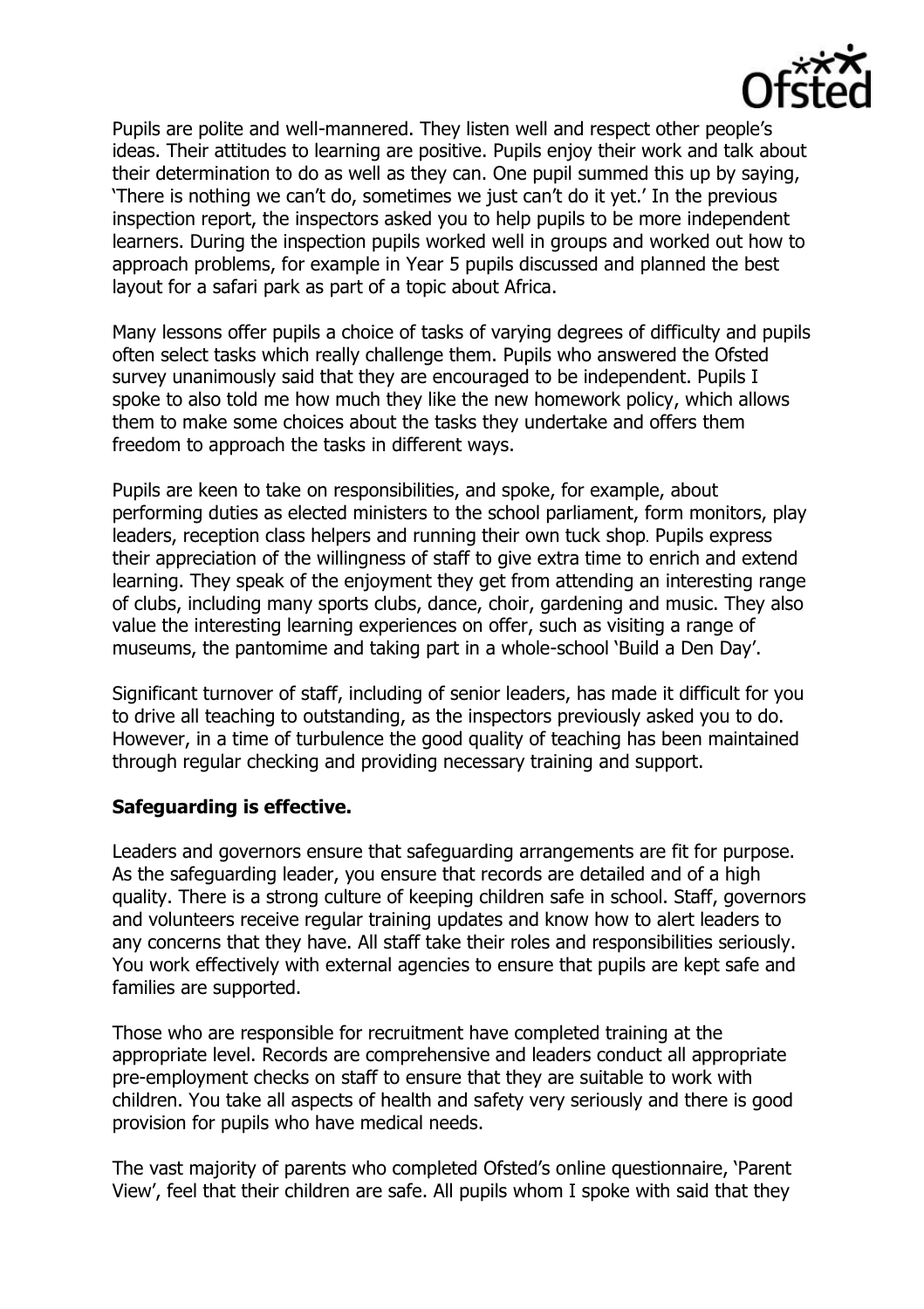

feel safe at school and that bullying is rare. They are confident that staff would help them if they did have a problem. They have a good awareness of when they may be at risk in a range of situations and how to manage this effectively. Pupils also demonstrate a good understanding of how to keep themselves safe when they are using the internet and know whom to speak to if they are concerned.

## **Inspection findings**

- $\blacksquare$  In the previous inspection report, inspectors asked the school to improve the way that subject leaders assess and record pupils' learning and used this to provide suitable work. Therefore, I looked at these systems. Since the last inspection, there have been considerable staffing changes. You have ensured that new leaders of subjects have been well briefed and supported to take on their responsibilities.
- You have introduced a common school system for assessing and recording the progress that pupils are making, so that staff now understand this well. Assessment information is regularly checked by leaders and is used to make appropriate provision for the different needs of pupils. During the inspection, subject leaders were able to show examples of how they identify weaknesses and plan work to address these. For example, the science leader had made changes to the way that pupils' scientific understanding is assessed. Subject leaders work with colleagues in the local schools partnership to secure their judgements.
- $\blacksquare$  I also looked at whether pupils currently are making good progress in reading, writing, and mathematics because, since the last inspection, the progress made by pupils has been inconsistent between years. In 2017, although attainment and progress in reading, writing and mathematics remained above national averages at the end of key stage 2, the amount of progress that pupils made dropped from the very strong progress made in 2016. Progress in writing has been lower than in reading and mathematics historically.
- Teachers regularly assess pupils and are vigilant in guickly identifying any pupils who may be falling behind. These pupils are well supported through bespoke additional work, or through specialist programmes to address their areas of need, so that they catch up quickly. As a result, the school's current assessment information suggests that in all subjects, pupils in all groups and in all years are making good progress. There is evidence that the school is successfully accelerating progress for a significant proportion of pupils.
- However, pupils are still not progressing as quickly in writing as in other subjects. Analysis of pupils' work shows that handwriting is not as good as it should be for too many pupils, particularly boys. Books also show that there are not enough opportunities for pupils to practise writing at length in their topic work, so that they can apply the strong skills in grammar, spelling and punctuation that they learn in their English lessons.
- Teachers give feedback to pupils about what they need to do to improve their work in accordance with the school's assessment policy. Books show that this feedback is not always specific enough to enable pupils to improve. Pupils often do not take any action as a result of feedback. Leaders have identified that there may be insufficient time allowed to do this.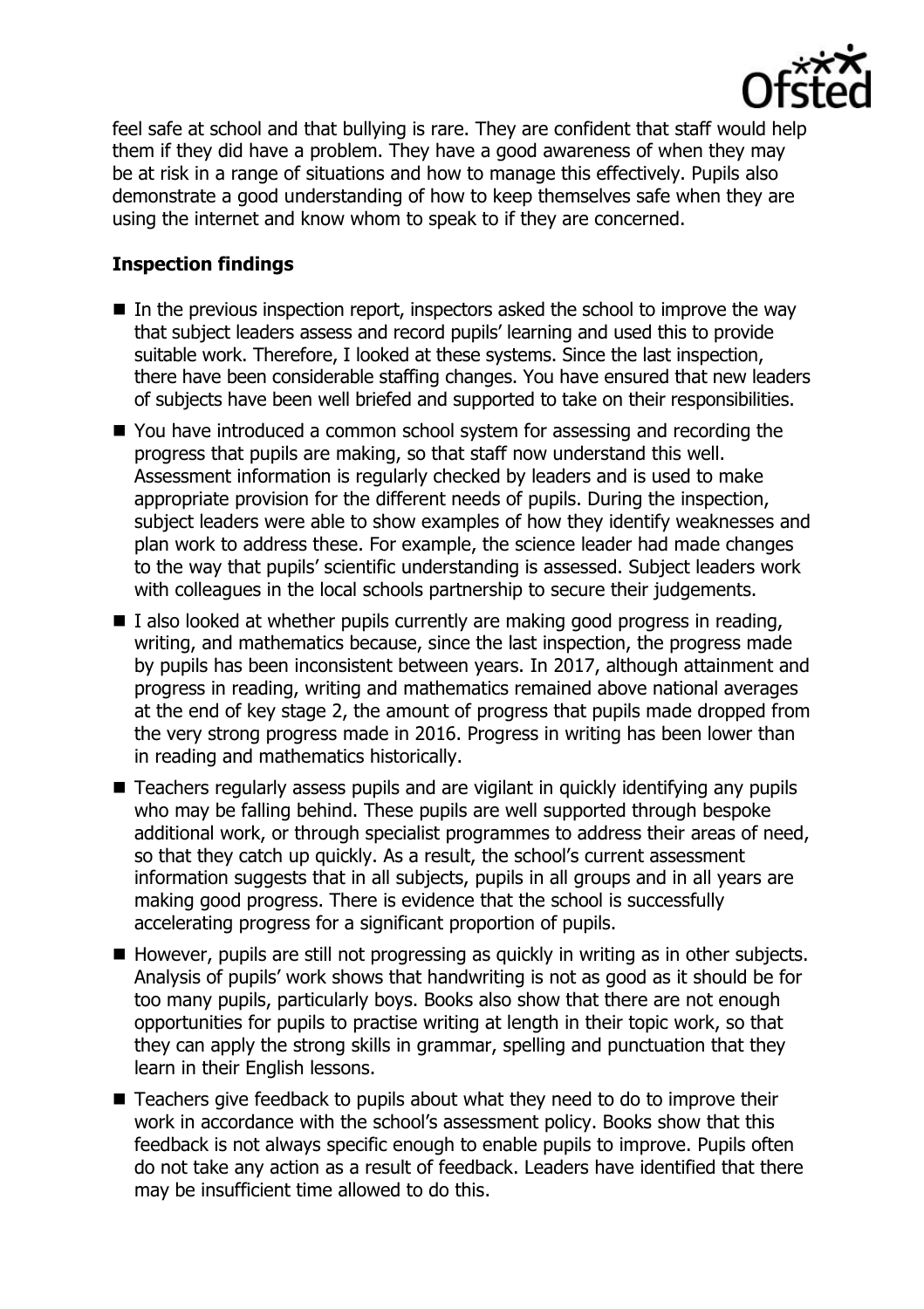

- $\blacksquare$  I also looked at whether pupils with low key stage 1 attainment are being well supported to ensure that they make good progress. Although numbers are small, in 2017 these pupils did not make good progress by the end of key stage 2. A detailed examination by school leaders shows that there are individual circumstances which explain this. Current school assessment information shows that low-prior-attaining pupils are making very good progress in key stage 2. Teachers and leaders use regular assessments to ensure that pupils are supported in any areas where they are falling behind through sharing 'pupil learning passports' with staff and parents and carers.
- In all lessons work is set at a variety of levels of difficulty and pupils make quided choices about the level they attempt. This is ensuring that the needs of lowerprior-attaining pupils are met, but also that they are stretched and encouraged to catch up.
- Pupils who have special educational needs and/or disabilities are well supported by specialist programmes delivered by well-trained learning support assistants and as a result make good progress. Pupils with low prior attainment or additional needs are skilfully supported in classes by learning support assistants. Parents of these pupils express their high levels of satisfaction with the provision made for their children.

# **Next steps for the school**

Leaders and those responsible for governance should ensure that:

Progress in writing is accelerated so that it matches progress made in reading and mathematics by:

- $\blacksquare$  increasing opportunities for extended writing practice
- **P** providing a systematic approach to developing handwriting
- $\blacksquare$  making it clear what pupils need to do to improve their work further
- **P** providing adequate time for pupils to act upon teachers' feedback to improve their writing

I am copying this letter to the chair of the governing body, the director of education for the Diocese of Chelmsford, the regional schools commissioner and the director of children's services for Essex. This letter will be published on the Ofsted website.

Yours sincerely

Susan Sutton **Ofsted Inspector**

#### **Information about the inspection**

■ During the inspection, I met with you, senior and middle leaders, governors and pupils.